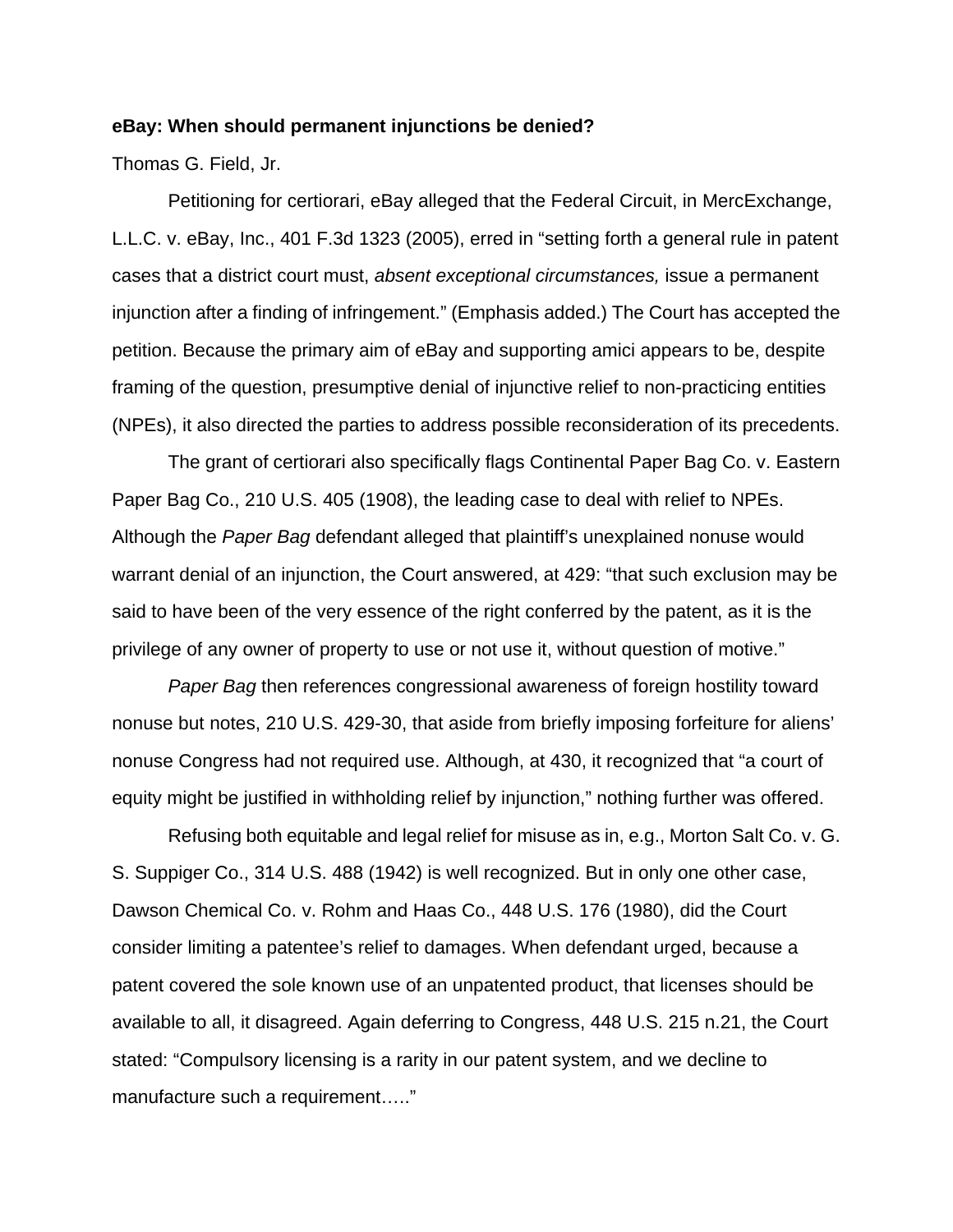In line with that quotation from *Dawson,* the executive branch may have march-in rights or take by inverse condemnation. Yet, such authority is rarely used, and recent refusals to bypass patents on Cipro (anthrax scare) and Tamiflu (risk of a viral pandemic) are respectively illustrative.

 Guided by such evidence of legislative and executive judgments, the Court should affirm the Federal Circuit's refusal to compromise patent rights via private inverse condemnation. Precisely because misuse can justify denying all relief to patent owners and executive takings can meet public needs, injunctions should ordinarily issue against private infringers.

 An obvious exception is lack of need. Thus, in Fuji Photo Film Co., Ltd. v. Jazz Photo Corp., 394 F.3d 1368, 1380 (2005), the Federal Circuit affirmed denial of an injunction subsumed by relief already provided by the ITC. Despite the capacity for executive intervention, the Circuit has also affirmed, or cited with approval, denial of injunctions on the basis of public interest; *see, e.g.,* Hybritech, Inc. v. Abbott Lab., 849 F.2d 1446, (Fed. Cir. 1988) (affirming exclusion of cancer and hepatitis test kits from a preliminary injunction). The latter exception was cited, but neither public interest nor lack of need influenced the trial court's refusal in *eBay;* 275 F.Supp.2d 695, 713-14 (E.D. Va. 2003).

 Three other overlapping factors may also be used to deny permanent injunctions: irreparable harm, adequacy of legal relief, and balance of hardships. If unique property is involved, however, relief is rarely denied except to avoid hardship on nonparties or courts. Thus, Nerney v. New York, N.H. & H.R. Co., 83 F.2d 409, 410 (2d Cir. 1936) stressed inconvenience for other carriers (and the public): "[R]ailroads sending cars over appellant's lines cannot be expected to select those which do not infringe." *Nerney* also distinguished cases involving willful infringement — something the jury explicitly found in *eBay,* 275 F.Supp.2d 698.

*Nerney* nevertheless played a major role in Foster v. American Mach. & Foundry